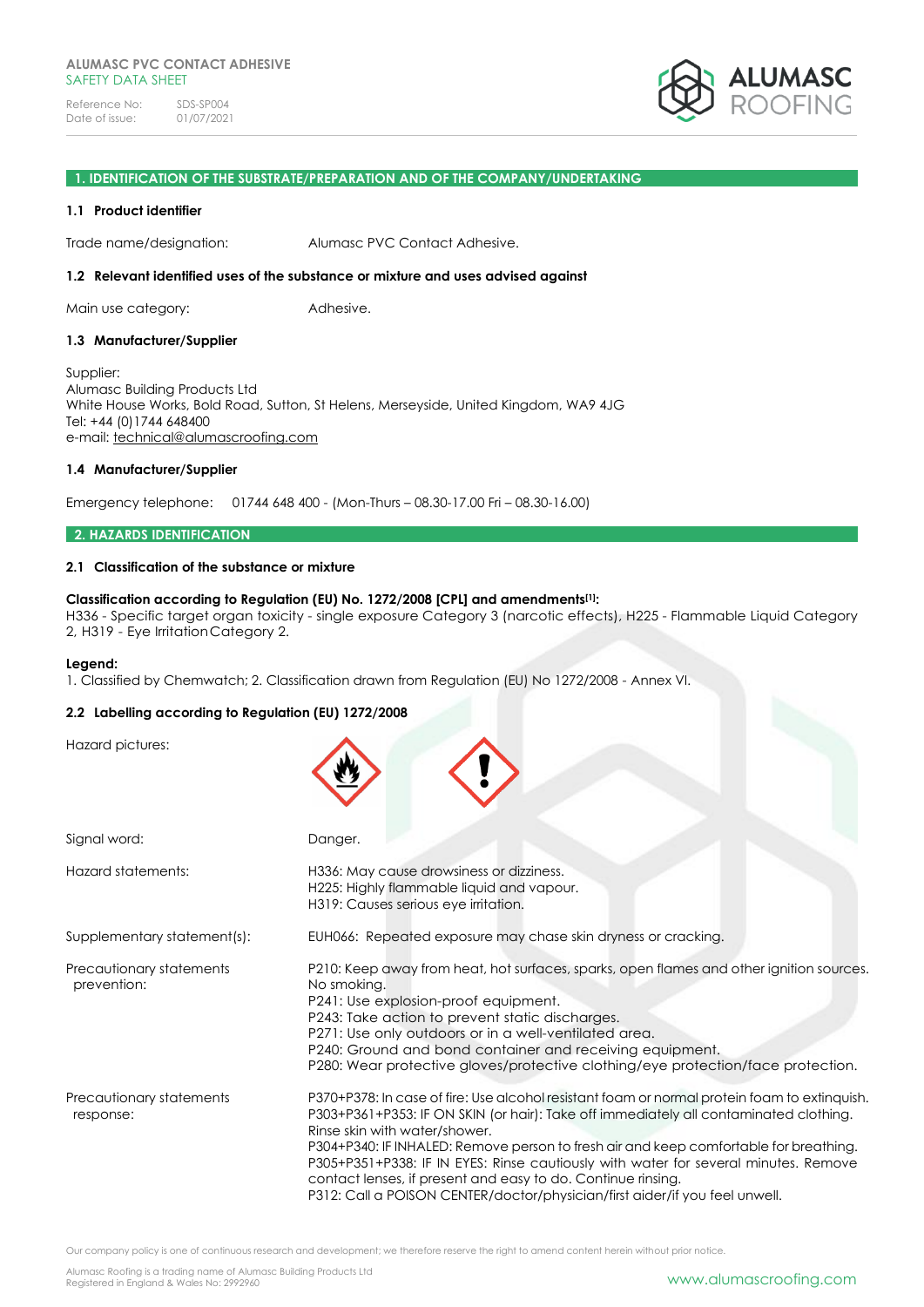

| Precautionary statements | P403+P235: Store in a well-ventilated place. Keep cool.                                  |
|--------------------------|------------------------------------------------------------------------------------------|
| storage:                 | P405: Store locked up.                                                                   |
| Precautionary statements | P501: Dispose of contents/container to authorised hazardous or special waste             |
| disposal:                | collection point in accordance with any local regulation.                                |
| 2.3 Other hazards        |                                                                                          |
| Acetone:                 | Listed in the Europe Regulation (EC) No 1907/2006 - Annex XVII (Restrictions may apply). |
| Methyl Ethyl Ketone:     | Listed in the Europe Regulation (EC) No 1907/2006 - Annex XVII (Restrictions may apply). |

**3. COMPOSITION AND INFORMATION ABOUT THE COMPONENTS**

# **3.1 Substances**

Roller applied nitrile contact adhesive.

# **3.2 Mixtures**

| 1.CAS No<br>2.EC No<br>3.Index No<br><b>4.REACH No</b>                                                            | %[weight] Name |                                     | Classification according to regulation (EC) No 1272/2008 [CLP] and<br><b>amendments</b>                                                                                    |
|-------------------------------------------------------------------------------------------------------------------|----------------|-------------------------------------|----------------------------------------------------------------------------------------------------------------------------------------------------------------------------|
| $1.67 - 64 - 1$<br>2.200-662-2<br>$3.606 - 001 - 00 - 8$<br>4.01-2119471330-49-XXXX                               | 50-65          | Acetone *                           | Flammable Liquid Category 2, Specific Target Organ Toxicity - Single<br>Exposure Category 3 (Narcotic Effects), Eye Irritation Category 2;<br>H225, H336, H319, EUH066 [2] |
| $1.78 - 93 - 3$<br>$2.201 - 159 - 0$<br>3.606-002-00-3<br>4.01-2119457290-43-<br>XXXX   01-2119943742-35-<br>XXXX | 10-20          | Methyl Ethyl<br>Ketone <sup>*</sup> | Flammable Liquid Category 2, Specific Target Organ Toxicity - Single<br>Exposure Category 3 (Narcotic Effects), Eye Irritation Category 2;<br>H225, H336, H319, EUH066 [2] |

## **Legend:**

1. Classified by Chemwatch; 2. Classification drawn from Regulation (EU) No 1272/2008 - Annex VI; 3. Classification drawn from C&L; \* EU IOELVs available

# **4. FIRST AID MEASURES**

# **4.1 Description of first aid measures**

| Eye contact:  | If product comes in contact with eyes:<br>- Wash out immediately with fresh running water.<br>- Ensure complete irrigation of the eye by keeping eyelids apart and away from eye<br>and moving the eyelids by occasionally lifting the upper and lower lids.<br>- Seek medical attention without delay; if pain persists or recurs seek medical<br>attention.<br>- Removal of contact lenses after an eye injury should only be undertaken by skilled<br>personnel.                                |
|---------------|----------------------------------------------------------------------------------------------------------------------------------------------------------------------------------------------------------------------------------------------------------------------------------------------------------------------------------------------------------------------------------------------------------------------------------------------------------------------------------------------------|
| Skin contact: | If skin or hair contact occurs:<br>- Immediately flush body and clothes with large amounts of water, using safety shower<br>if available.<br>- Quickly remove all contaminated clothing, including footwear.<br>- Wash skin and hair with running water. Continue flushing with water until advised to<br>stop by the Poisons Information Centre.<br>- Transport to hospital, or doctor.                                                                                                           |
| Inhalation:   | If fumes or combustion products are inhaled remove from contaminated area.<br>Lay patient down. Keep warm and rested.<br>Prostheses such as false teeth, which may block airway, should be removed, where<br>possible, prior to initiating first aid procedures.<br>Apply artificial respiration if not breathing, preferably with a demand valve resuscitator,<br>bag-valve mask device, or pocket mask as trained. Perform CPR if necessary.<br>Transport to hospital, or doctor, without delay. |

Our company policy is one of continuous research and development; we therefore reserve the right to amend content herein without prior notice.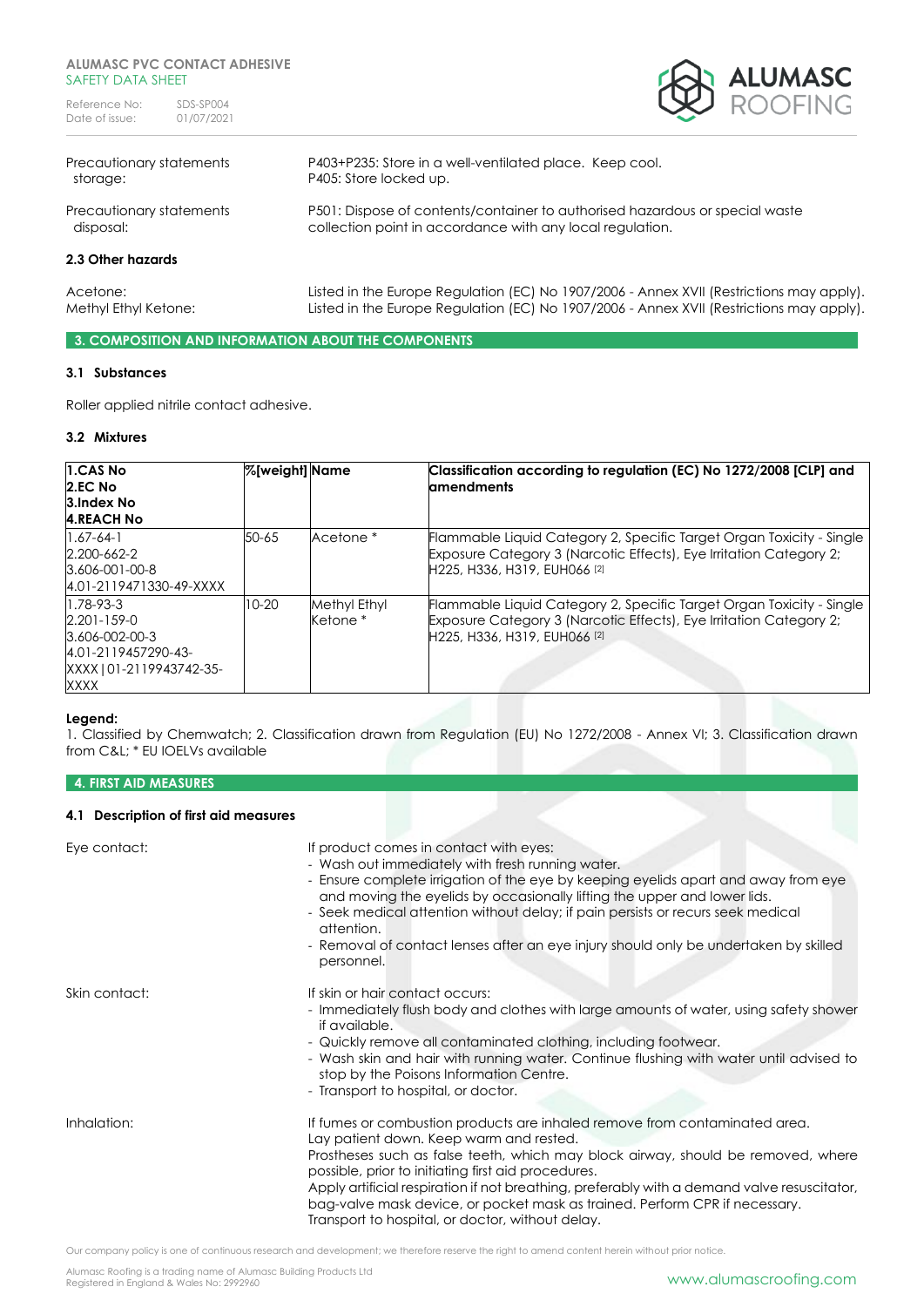| Reference No:  | SDS-SP004  |
|----------------|------------|
| Date of issue: | 01/07/2021 |



Ingestion: Immediately give a glass of water.

First aid is not generally required. If in doubt, contact a Poisons Information Centre or a doctor.

If spontaneous vomiting appears imminent or occurs, hold patient's head down, lower than their hips to help avoid possible aspiration of vomitus.

# **4.2 Most important symptoms and effects, both acute and delayed**

See Section 11.

# **4.3 Indication of any immediate medical attention and special treatment needed**

Any material aspirated during vomiting may produce lung injury. Therefore, emesis should not be induced mechanically or pharmacologically. Mechanical means should be used if it is considered necessary to evacuate the stomach contents; these include gastric lavage after endotracheal intubation. If spontaneous vomiting has occurred after ingestion, the patient should be monitored for difficult breathing, as adverse effects of aspiration into the lungs may be delayed up to 48 hours.

## **For acute or short term repeated exposures to acetone:**

- Symptoms of acetone exposure approximate ethanol intoxication.

- About 20% is expired by the lungs and the rest is metabolised. Alveolar air half-life is about 4 hours following two hour inhalation at levels near the Exposure Standard; in overdose, saturable metabolism and limited clearance, prolong the elimination half-life to 25-30 hours.
- There are no known antidotes and treatment should involve the usual methods of decontamination followed by supportive care.

Ellenhorn and Barceloux: Medical Toxicology]

# **Management:**

Measurement of serum and urine acetone concentrations may be useful to monitor the severity of ingestion or inhalation. **Inhalation management:**

- Maintain a clear airway, give humidified oxygen and ventilate if necessary.
- If respiratory irritation occurs, assess respiratory function and, if necessary, perform chest X-rays to check for chemical pneumonitis.
- Consider the use of steroids to reduce the inflammatory response.
- Treat pulmonary oedema with PEEP or CPAP ventilation.

#### **Dermal management:**

- Remove any remaining contaminated clothing, place in double sealed, clear bags, label and store in secure area away from patients and staff.
- Irrigate with copious amounts of water.
- An emollient may be required.

## **Eye management:**

- Irrigate thoroughly with running water or saline for 15 minutes.
- Stain with fluorescein and refer to an ophthalmologist if there is any uptake of the stain.
- **Oral management:**
- No **GASTRIC LAVAGE OR EMETIC**.

# - Encourage oral fluids.

- **Systemic management:**
- Monitor blood glucose and arterial pH.
- Ventilate if respiratory depression occurs.
- If patient unconscious, monitor renal function.
- Symptomatic and supportive care.

## **The Chemical Incident Management Handbook:**

Guy's and St. Thomas' Hospital Trust, 2000 BIOLOGICAL EXPOSURE INDEX

These represent the determinants observed in specimens collected from a healthy worker exposed at the Exposure Standard (ES or TLV):

| r<br>$\sim$ $\sim$ $\sim$ $+$<br>TOL LI<br>ID⊖⊦<br>. LIIL.   | lime<br>, nplinc<br>ΩU                                                                                         | --<br>⊶، .                         | ,,,,,,,,,, |
|--------------------------------------------------------------|----------------------------------------------------------------------------------------------------------------|------------------------------------|------------|
| $A_0$<br>urine<br>-ir<br>$\mathbf{H}$<br>$\overline{a}$<br>. | $\cdot$ $\cdot$<br>$\sim$ $\sim$ $\cdot$ $\div$ $\div$<br>-nı<br>$\overline{\phantom{a}}$<br>از ب<br>-SE 111 I | $\sqrt{2}$<br>$\sim$<br>∽.<br>. ال | N          |
| .<br>$\sim$                                                  |                                                                                                                |                                    |            |

NS: Non-specific determinant; also observed after exposure to other material.

## **5. FIRE-FIGHTING MEASSURES**

## **5.1 Extinguishing media**

| Alcohol stable foam.            |
|---------------------------------|
| Dry chemical powder.            |
| BCF (where regulations permit). |
|                                 |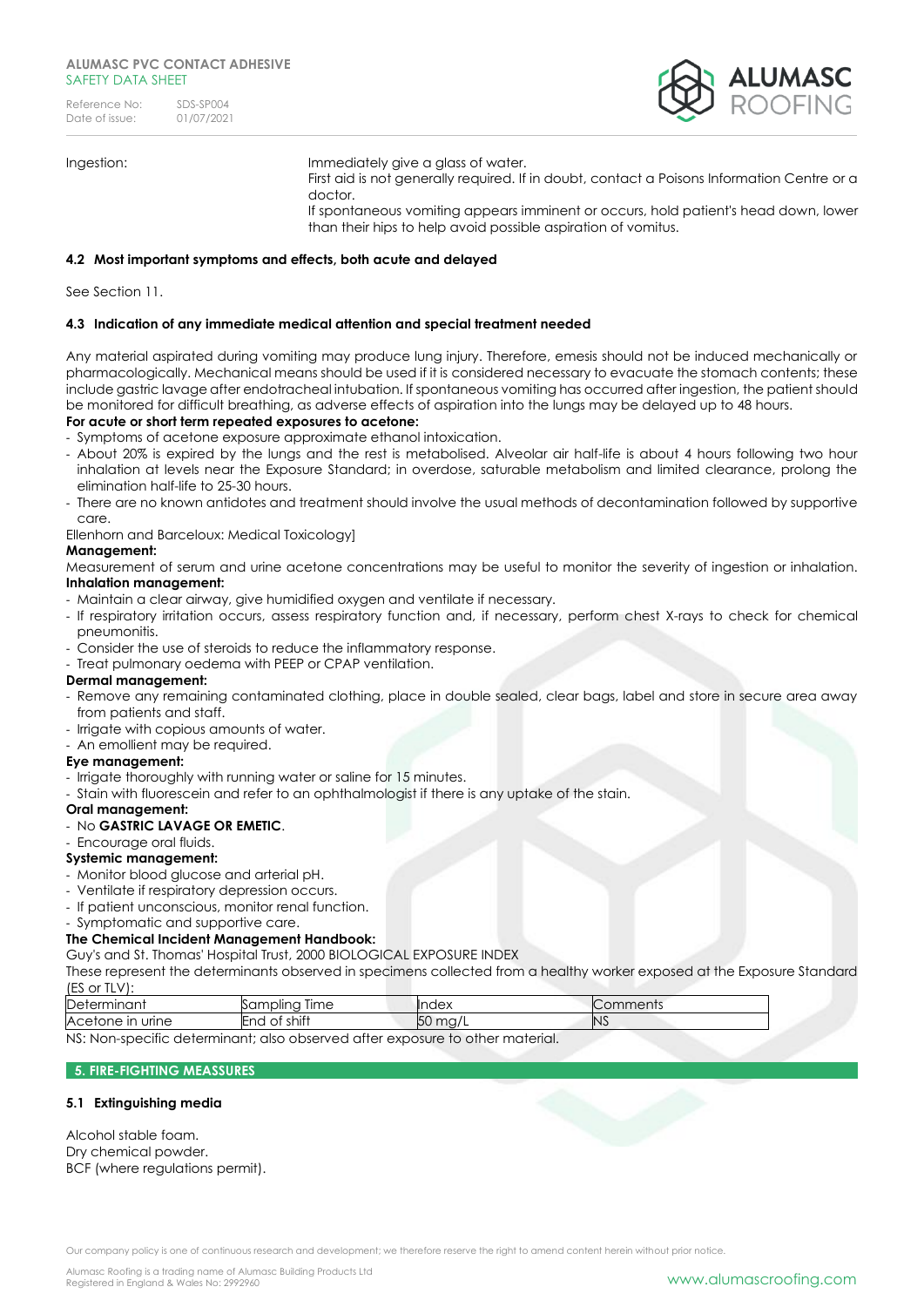

## **5.2 Special hazards arising from the substance or mixture**

## **Fire incompatibility:**

Avoid contamination with oxidising agents i.e. nitrates, oxidising acids, chlorine bleaches, pool chlorine etc. as ignition may result.

## **5.3 Advice for fire-fighters**

#### **General:**

Alert Fire Brigade and tell them location and nature of hazard. May be violently or explosively reactive. Wear breathing apparatus plus protective gloves in the event of a fire.

## **Fire/explosion hazard:**

Liquid and vapour are highly flammable. Severe fire hazard when exposed to heat, flame and/or oxidisers. Vapour may travel a considerable distance to source of ignition.

# **Combustion products include:**

Carbon dioxide (CO2). Other Pyrolysis products typical of burning organic material. **Contains low boiling substance:**  Closed containers may rupture due to pressure build up under fire conditions.

# **6. ACCIDENTIAL RELEASE MEASURES**

## **6.1 Personal precautions, protective equipment and emergency procedures**

See Section 8.

#### **6.2 Environmental precautions**

See Section 12.

## **6.3 Methods and material for containment and cleaning up**

#### **Minor spills:**

Remove all ignition sources. Clean up all spills immediately. Avoid breathing vapours and contact with skin and eyes.

#### **Major spills:**

Clear area of personnel and move upwind. Alert Fire Brigade and tell them location and nature of hazard. May be violently or explosively reactive.

#### **6.4 Reference to other sections**

Personal protective equipment advice is contained in Section 8.

## **7. HANDLING AND STORAGE**

## **7.1 Precautions for safe handling**

#### **Safe handling:**

Containers, even those that have been emptied, may contain explosive vapours. Do NOT cut, drill, grind, weld or perform similar operations on or near containers.

#### **Contains low boiling substance:**

Storage in sealed containers may result in pressure buildup causing violent rupture of containers not rated appropriately.

- Check for bulging containers.
- Vent periodically.
- Always release caps or seals slowly to ensure slow dissipation of vapours.
- Avoid all personal contact, including inhalation.
- Wear protective clothing when risk of exposure occurs.
- Use in a well-ventilated area.
- DO NOT allow clothing wet with material to stay in contact with skin.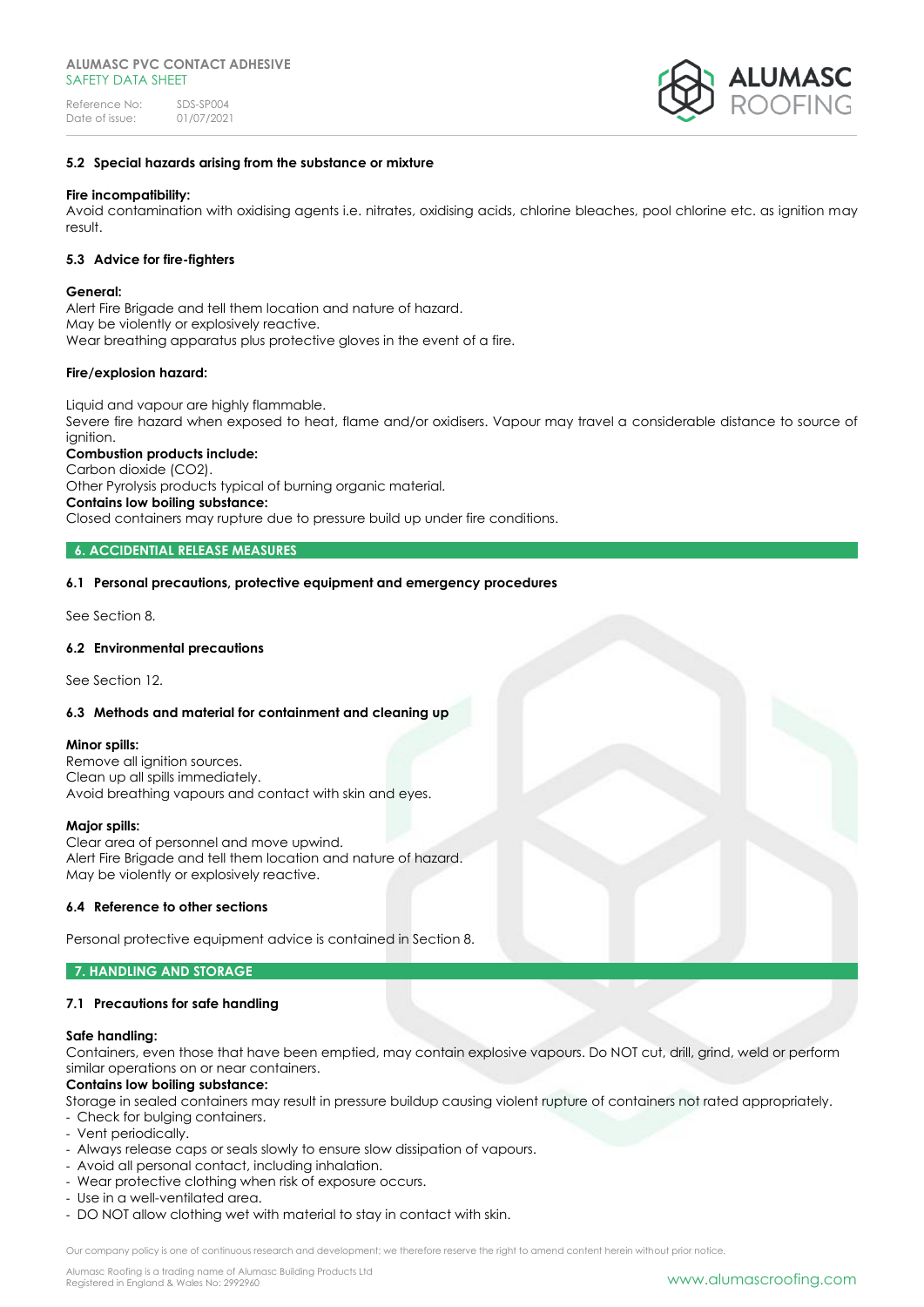# **Fire and explosion protection:**

See Section 5.

# **Other information:**

Store in original containers in approved flame-proof area. No smoking, naked lights, heat or ignition sources. DO NOT store in pits, depressions, basements or areas where vapours may be trapped.

# **7.2 Conditions for safe storage, including any incompatibilities**

# **Suitable container:**

Packing as supplied by manufacturer. Plastic containers may only be used if approved for flammable liquid. Check that containers are clearly labelled and free from leaks. For low viscosity materials (i): Drums and jerry cans must be of the non-removable head type. (ii): Where a can is to be used as an inner package, the can must have a screwed enclosure. For materials with a viscosity of at least 2680 cSt.

## **Storage incompatibility:**

# **Methyl Ethyl Ketone:**

- reacts violently with strong oxidisers, aldehydes, nitric acid, perchloric acid, potassium tert-butoxide, oleum.
- is incompatible with inorganic acids, aliphatic amines, ammonia, caustics, isocyanates, pyridines, chlorosulfonic aid.
- forms unstable peroxides in storage, or on contact with propanol or hydrogen peroxide.
- attacks some plastics.
- may generate electrostatic charges, due to low conductivity, on flow or agitation

## **Acetone:**

- may react violently with chloroform, activated charcoal, aliphatic amines, bromine, bromine trifluoride, chlorotriazine, chromic(IV) acid, chromic(VI) acid, chromium trioxide, chromyl chloride, hexachloromelamine, iodine heptafluoride, iodoform, liquid oxygen, nitrosyl chloride, nitrosyl perchlorate, nitryl perchlorate, perchloromelamine, peroxomonosulfuric acid, platinum, potassium tert-butoxide, strong acids, sulfur dichloride, trichloromelamine, xenon tetrafluoride.
- reacts violently with bromoform and chloroform in the presence of alkalies or in contact with alkaline surfaces.
- may form unstable and explosive peroxides in contact with strong oxidisers, fluorine, hydrogen peroxide (90%), sodium perchlorate, 2-methyl-1,3-butadiene.
- can increase the explosive sensitivity of nitromethane on contact flow or agitation may generate electrostatic charges due to low conductivity.
- dissolves or attacks most rubber, resins, and plastics (polyethylenes, polyester, vinyl ester, PVC, Neoprene, Viton).

# **Ketones in this group:**

- are reactive with many acids and bases liberating heat and flammable gases (e.g., H2).
- react with reducing agents such as hydrides, alkali metals, and nitrides to produce flammable gas (H2) and heat.
- are incompatible with isocyanates, aldehydes, cyanides, peroxides, and anhydrides.
- Avoid strong bases.
- Avoid reaction with oxidising agents



- X: Must not be stored together.
- May be stored together with specific preventions.
- +: May be stored together.

# **7.3 Specific end uses(s)**

See Section 1.2.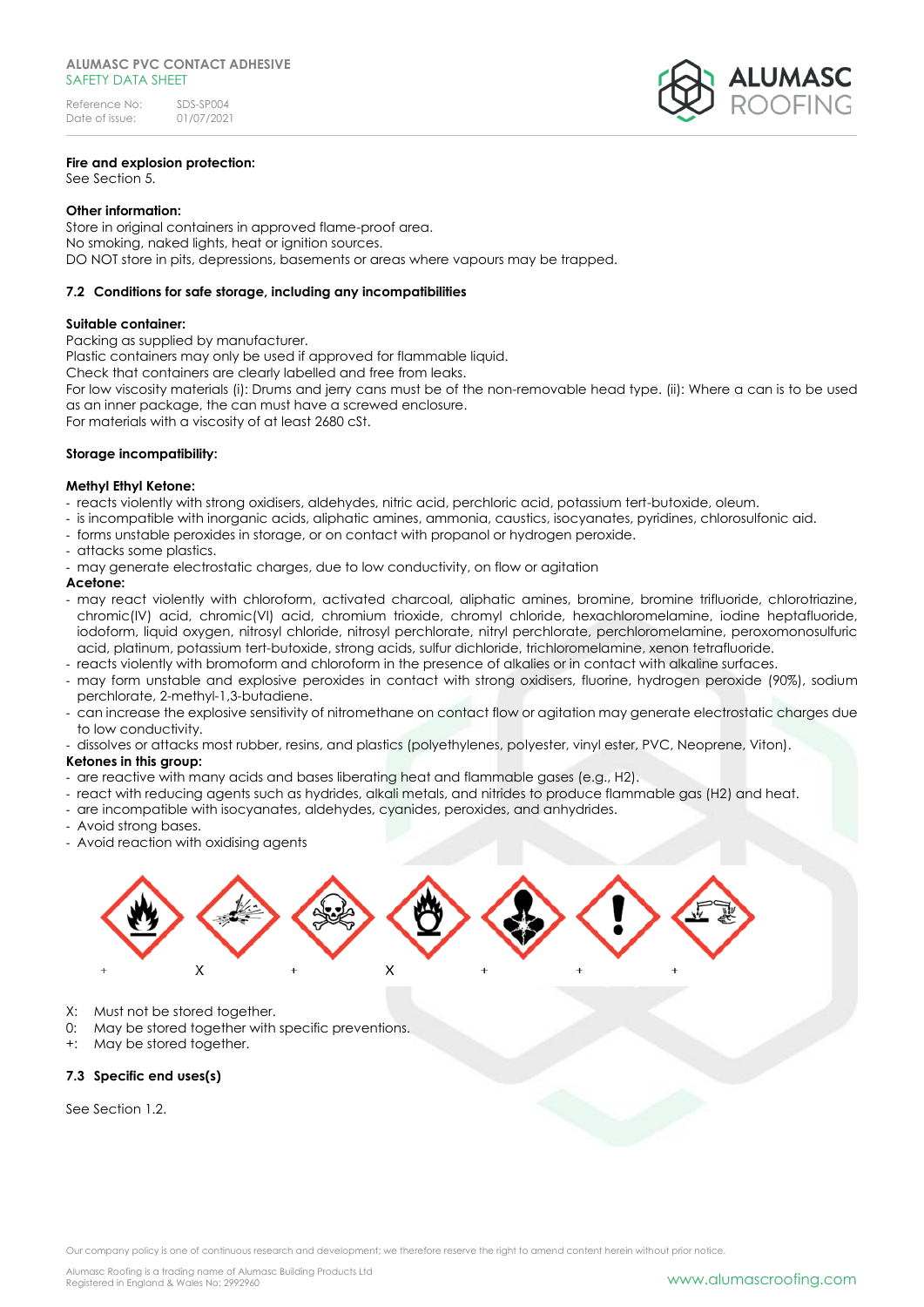

# **8. EXPOSURE CONTROLS/PERSONAL PROTECTION**

# **8.1 Control parameters**

| Ingredient   | <b>DNELs</b>                                           | <b>PNECs</b>                                      |
|--------------|--------------------------------------------------------|---------------------------------------------------|
|              | <b>Exposure Pattern Worker</b>                         | Compartment                                       |
| Acetone      | Dermal 186 mg/kg bw/day (Systemic, Chronic)            | 10.6 mg/L (Water (Fresh))                         |
|              | Inhalation 1 210 mg/m <sup>3</sup> (Systemic, Chronic) | 1.06 mg/L (Water - Intermittent release)          |
|              | Inhalation 2 420 mg/m <sup>3</sup> (Local, Acute)      | 21 mg/L (Water (Marine))                          |
|              | Dermal 62 mg/kg bw/day (Systemic, Chronic) *           | 30.4 mg/kg sediment dw (Sediment (Fresh Water))   |
|              | Inhalation 200 mg/m <sup>3</sup> (Systemic, Chronic) * | 3.04 mg/kg sediment dw (Sediment (Marine))        |
|              | Oral 62 mg/kg bw/day (Systemic, Chronic) *             | 29.5 mg/kg soil dw (Soil)                         |
|              |                                                        | 100 mg/L (STP)                                    |
| Methyl Ethyl | Dermal 1 161 mg/kg bw/day (Systemic, Chronic)          | 55.8 mg/L (Water (Fresh))                         |
| Ketone       | Inhalation 600 mg/m <sup>3</sup> (Systemic, Chronic)   | 55.8 mg/L (Water - Intermittent release)          |
|              | Dermal 412 mg/kg bw/day (Systemic, Chronic) *          | 55.8 mg/L (Water (Marine))                        |
|              | Inhalation 106 mg/m <sup>3</sup> (Systemic, Chronic) * | 284.74 mg/kg sediment dw (Sediment (Fresh Water)) |
|              | Oral 31 mg/kg bw/day (Systemic, Chronic) *             | 284.7 mg/kg sediment dw (Sediment (Marine))       |
|              |                                                        | 22.5 mg/kg soil dw (Soil)                         |
|              |                                                        | 709 mg/L (STP)                                    |
|              |                                                        | 1000 mg/kg food (Oral)                            |

\* Values for general population.

# **Occupational exposure limits (OEL):**

|--|

| Source                         | Ingredient          | <b>Material name</b> | <b>TWA</b>              | <b>STEL</b>   | Peak      | <b>Notes</b> |
|--------------------------------|---------------------|----------------------|-------------------------|---------------|-----------|--------------|
| <b>UK Workplace Exposure</b>   | Acetone             | Acetone              | $500$ ppm $/$           | 3620 mg/m3/   | Not       | Not          |
| Limits (WELs)                  |                     |                      | $1210 \,\mathrm{mg/m3}$ | $1500$ ppm    | available | available    |
| <b>EU Consolidated List of</b> | Acetone             | Acetone              | $500$ ppm $/$           | Not available | Not       | Not.         |
| Indicative Occupational        |                     |                      | 1210 mg/m3              |               | available | available    |
| <b>Exposure Limit Values</b>   |                     |                      |                         |               |           |              |
| (IOELV <sub>S</sub> )          |                     |                      |                         |               |           |              |
| <b>UK Workplace Exposure</b>   | Methyl Ethyl Ketone | Butan-2-One (Methyl  | $200$ ppm $/$           | 899 mg/m3/    | Not       | Sk, BMGV     |
| Limits (WELs)                  |                     | Ethyl Ketone)        | $600$ mg/m $3$          | 300 ppm       | available |              |
| <b>EU Consolidated List of</b> | Methyl Ethyl Ketone | <b>Butanone</b>      | $200$ ppm $/$           | 900 mg/m3/    | Not       | <b>Not</b>   |
| Indicative Occupational        |                     |                      | $600 \,\mathrm{mg/m}$   | 300 ppm       | available | available    |
| <b>Exposure Limit Values</b>   |                     |                      |                         |               |           |              |
| (IOELVs)                       |                     |                      |                         |               |           |              |

#### **Emergency limits:**

| Ingredient          | TEEL-1        | TEEL-2        | TEEL-3          |
|---------------------|---------------|---------------|-----------------|
| Acetone             | Not available | Not available | Not available   |
| Methyl Ethyl Ketone | Not available | Not available | "Not available" |

| Ingredient          | <b>Original IDLH</b> | <b>Revised IDLH</b> |
|---------------------|----------------------|---------------------|
| Acetone             | $2,500$ ppm          | Not available       |
| Methyl Ethyl Ketone | 3,000 ppm            | Not available       |

### **8.2 Exposure controls**

Appropriate engineering controls: Engineering controls are used to remove a hazard or place a barrier between the worker and the hazard. Well-designed engineering controls can be highly effective in protecting workers and will typically be independent of worker interactions to provide this high level of protection.

The basic types of engineering controls are:

Process controls which involve changing the way a job activity or process is done to reduce the risk.



Personal protective:

Our company policy is one of continuous research and development; we therefore reserve the right to amend content herein without prior notice.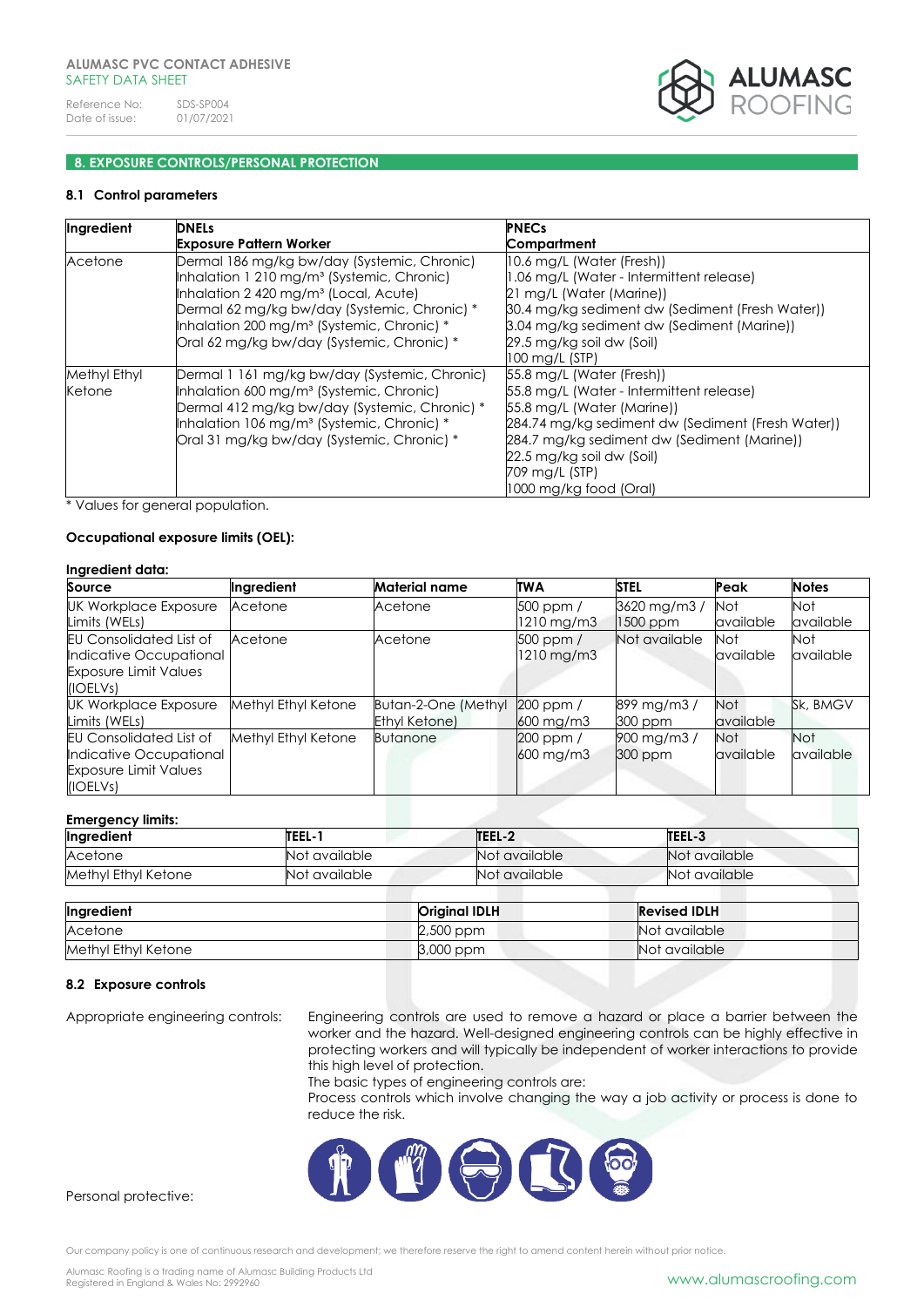

| Eye and face protection: | Safety glasses with side shields.<br>Chemical goggles.<br>Contact lenses may pose a special hazard; soft contact lenses may absorb and<br>concentrate irritants.                                                                                                                                                                                                                                                                                                                                                                                                                                                                              |
|--------------------------|-----------------------------------------------------------------------------------------------------------------------------------------------------------------------------------------------------------------------------------------------------------------------------------------------------------------------------------------------------------------------------------------------------------------------------------------------------------------------------------------------------------------------------------------------------------------------------------------------------------------------------------------------|
| Skin protection:         | See hand protection below.                                                                                                                                                                                                                                                                                                                                                                                                                                                                                                                                                                                                                    |
| Hands/feet protection:   | Wear chemical protective gloves, e.g. PVC.<br>Wear safety footwear or safety gumboots, e.g. Rubber.<br>The selection of suitable gloves does not only depend on the material, but also on<br>further marks of quality which vary from manufacturer to manufacturer. Where the<br>chemical is a preparation of several substances, the resistance of the glove material<br>cannot be calculated in advance and has therefore to be checked prior to the<br>application.<br>The exact break through time for substances has to be obtained from the manufacturer<br>of the protective gloves and has to be observed when making a final choice. |
| Body protection:         | See other protection below.                                                                                                                                                                                                                                                                                                                                                                                                                                                                                                                                                                                                                   |
| Other protection:        | Overalls.<br>PVC Apron.<br>PVC protective suit may be required if exposure severe.<br>Some plastic personal protective equipment (PPE) (e.g. gloves, aprons, overshoes) are<br>not recommended as they may produce static electricity.<br>For large scale or continuous use wear tight-weave non-static clothing (no metallic<br>fasteners, cuffs or pockets).<br>Non sparking safety or conductive footwear should be considered.                                                                                                                                                                                                            |
|                          |                                                                                                                                                                                                                                                                                                                                                                                                                                                                                                                                                                                                                                               |

Environmental exposure controls: See Section 12.

## **Recommended material(s):**

#### **Glove selection index:**

Glove selection is based on a modified presentation of the:

# **"Forsberg Clothing Performance Index".**

The effect(s) of the following substance(s) are taken into account in the computer- generated selection: Alumasc PVC Contact Adhesive

| Material              | CPI |  |
|-----------------------|-----|--|
| <b>BUTYL</b>          | A   |  |
| PE/EVAL/PE            | A   |  |
| <b>BUTYL/NEOPRENE</b> | B   |  |
| <b>TEFLON</b>         | B   |  |
| <b>CPE</b>            | С   |  |
| <b>HYPALON</b>        | С   |  |
| <b>NATURAL RUBBER</b> | С   |  |
| NATURAL+NEOPRENE      | С   |  |
| <b>NEOPRENE</b>       |     |  |
| NEOPRENE/NATURAL      |     |  |
| <b>NITRILE</b>        | С   |  |
| NITRILE+PVC           | C   |  |
| <b>PVA</b>            | С   |  |
| <b>PVC</b>            |     |  |
| PVDC/PE/PVDC          | С   |  |
| SARANEX-23            | С   |  |
| SARANEX-23 2-PLY      | С   |  |
| VITON/NEOPRENE        |     |  |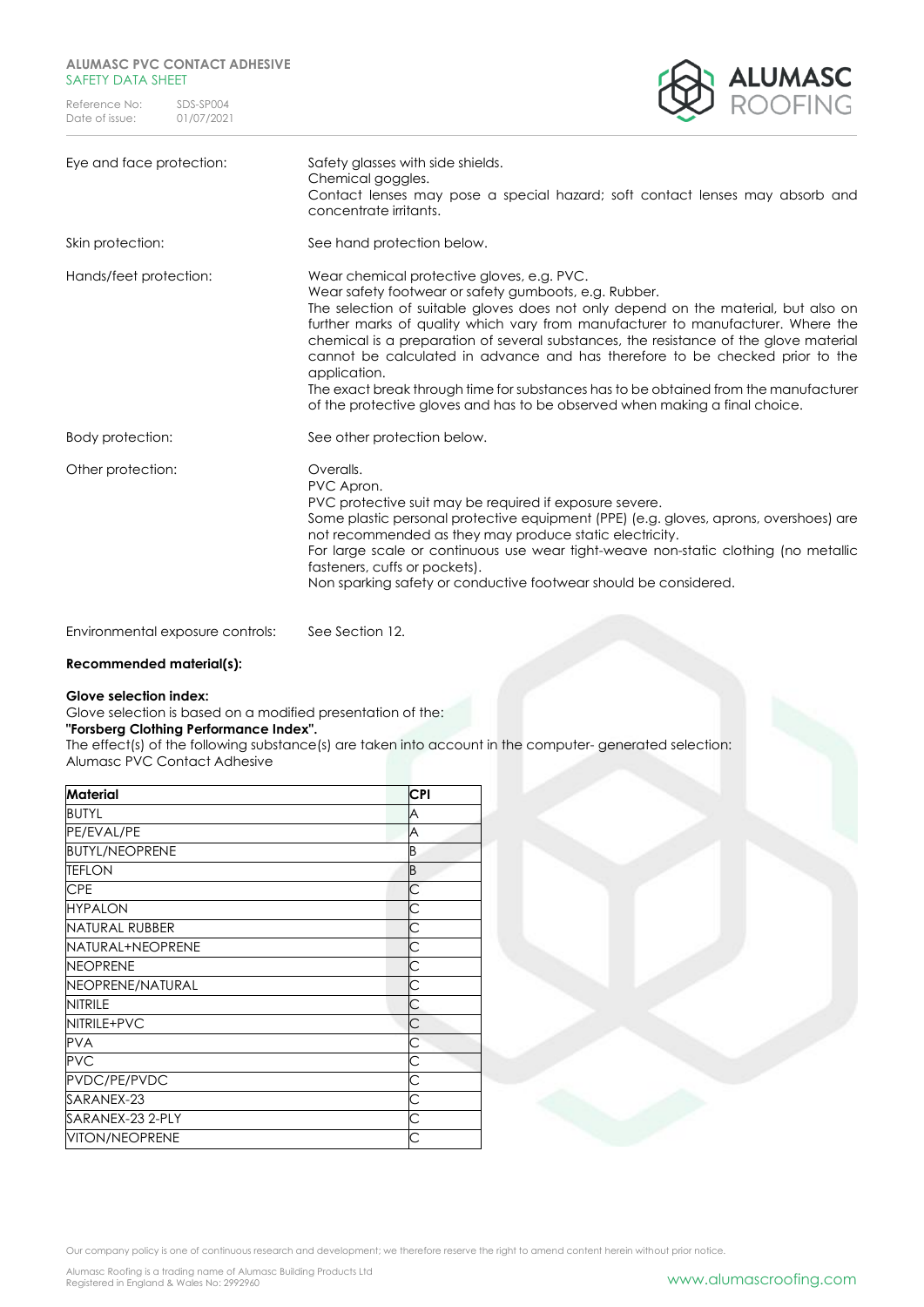| Reference No:  | SDS-SP004  |
|----------------|------------|
| Date of issue: | 01/07/2021 |



# **CPI - Chemwatch Performance Index:**

# A: Best selection.

B: Satisfactory; may degrade after 4 hours continuous immersion.

C: Poor to Dangerous Choice for other than short term immersion.

NOTE: As a series of factors will influence the actual performance of the glove, a final selection must be based on detailed observation.

\*Where the glove is to be used on a short term, casual or infrequent basis, factors such as "feel" or convenience (e.g. disposability), may dictate a choice of gloves which might otherwise be unsuitable following long-term or frequent use. A qualified practitioner should be consulted.

#### **Respiratory protection:**

Type AX Filter of sufficient capacity. (AS/NZS 1716 & 1715, EN 143:2000 & 149:2001, ANSI Z88 or national equivalent).

- Cartridge respirators should never be used for emergency ingress or in areas of unknown vapour concentrations or oxygen content.
- The wearer must be warned to leave the contaminated area immediately on detecting any odours through the respirator. The odour may indicate that the mask is not functioning properly, that the vapour concentration is too high, or that the mask is not properly fitted. Because of these limitations, only restricted use of cartridge respirators is considered appropriate.
- Cartridge performance is affected by humidity. Cartridges should be changed after 2 hr of continuous use unless it is determined that the humidity is less than 75%, in which case, cartridges can be used for 4 hr. Used cartridges should be discarded daily, regardless of the length of time used.

#### **9. PHYSICAL AND CHEMICAL PROPERTIES**

#### **9.1 Information on basic physical and chemical properties**

| Appearance                                      | Colourless              |                                                   |                                    |
|-------------------------------------------------|-------------------------|---------------------------------------------------|------------------------------------|
| <b>Physical state</b>                           | Liauid                  | <b>Relative density (Water = 1)</b>               | $0.8 - 0.9$                        |
| <b>Odour</b>                                    | Characteristic          | <b>Partition coefficient</b><br>n-octanol / water | Not available                      |
| Odour threshold                                 | Not available           | Auto-ignition temperature<br>(°C)                 | Not available                      |
| pH (as supplied)                                | Not available           | <b>Decomposition temperature Not available</b>    |                                    |
| Melting point / freezing<br>Point (°C)          | Not available           | Viscosity (cSt)                                   | 1947.040-2206.646                  |
| Initial boiling point and<br>boiling range (°C) | 56                      | Molecular weight (g/mol)                          | Not available                      |
| Flash point ( $^{\circ}$ C)                     | -18                     | Taste                                             | Not available                      |
| <b>Evaporation rate</b>                         | Not available           | <b>Explosive properties</b>                       | Explosive under influence of flame |
| Flammability                                    | <b>HIGHLY FLAMMABLE</b> | Oxidising properties                              | Not available                      |
| Upper Explosive Limit (%)                       | 13.0                    | Surface Tension (dyn/cm or Not available<br>mN/m  |                                    |
| Lower Explosive Limit (%)                       | 2.6                     | Volatile Component (%vol)                         | Not available                      |
| Vapour pressure (kPa)                           | Not available           | Gas group                                         | Not available                      |
| Solubility in water                             | Partly miscible         | pH as a solution $(1\%)$                          | Not available                      |
| Vapour density (Air = 1)                        | Not available           | VOC g/L                                           | Not available                      |

## **9.2 Other information**

Not available.

#### **10. STABILITY AND REACTIVITY**

#### **10.1 Reactivity**

See Section 7.2.

## **10.2 Chemical stability**

Unstable in the presence of incompatible materials. Product is considered stable. Hazardous polymerisation will not occur.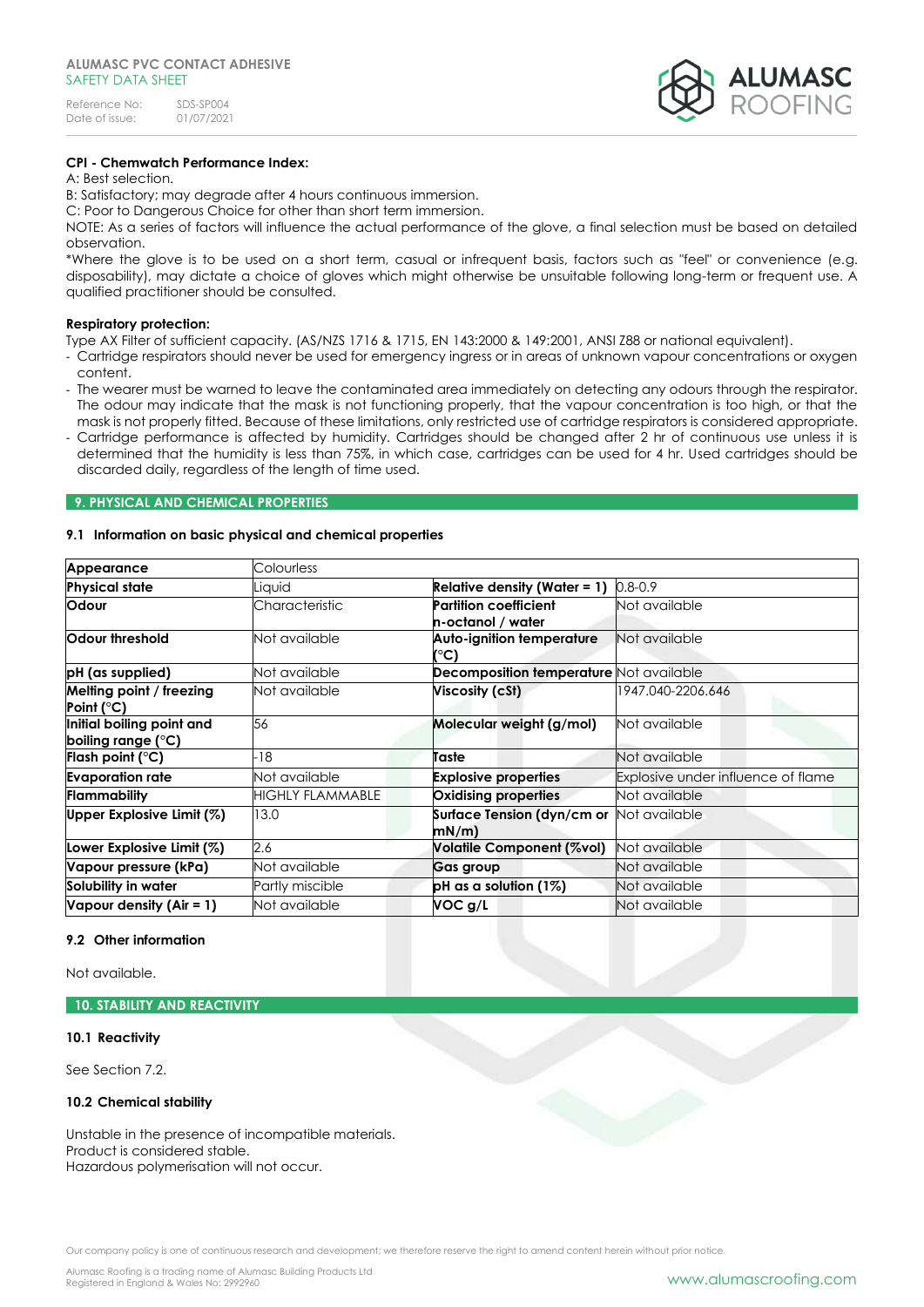# **ALUMASC PVC CONTACT ADHESIVE**  SAFETY DATA SHEET

Reference No: SDS-SP004<br>Date of issue: 01/07/2021  $01/07/2021$ 



# **10.3 Possibility of hazardous reactions**

See Section 7.2.

**10.4 Conditions to avoid**

See Section 7.2.

# **10.5 Incompatible materials**

See Section 7.2.

# **10.6 Hazardous decomposition products**

See Section 5.3.

# **11. TOXICOLOGICAL INFORMATION**

# **11.1 Information on toxicological effects**

| Inhaled:      | There is strong evidence to suggest that this material can cause, if inhaled once, very<br>serious, irreversible damage of organs.<br>The material can cause respiratory irritation in some persons. The body's response to<br>such irritation can cause further lung damage.<br>Inhalation of vapours may cause drowsiness and dizziness. This may be accompanied<br>by sleepiness, reduced alertness, loss of reflexes, lack of co-ordination, and vertigo.<br>The material has NOT been classified by EC Directives or other classification systems as                                                                                                                     |
|---------------|-------------------------------------------------------------------------------------------------------------------------------------------------------------------------------------------------------------------------------------------------------------------------------------------------------------------------------------------------------------------------------------------------------------------------------------------------------------------------------------------------------------------------------------------------------------------------------------------------------------------------------------------------------------------------------|
|               | "harmful by inhalation". This is because of the lack of corroborating animal or human<br>evidence.<br>Material is highly volatile and may quickly form a concentrated atmosphere in confined<br>or unventilated areas. The vapour may displace and replace air in breathing zone,<br>acting as a simple asphyxiant. This may happen with little warning of overexposure.<br>The use of a quantity of material in an unventilated or confined space may result in<br>increased exposure and an irritating atmosphere developing.<br>Before starting consider control of exposure by mechanical ventilation.                                                                    |
|               | Acute exposure of humans to high concentrations of methyl ethyl ketone produces<br>irritation to the eyes, nose and throat. Acute exposure by inhalation also causes nervous<br>system depression, headache, and nausea. High vapour levels are easily detected due<br>to odour, however odour fatigue may occur, with loss of warning of exposure.<br>Effects of exposure to acetone by inhalation include central nervous system depression,<br>light-headedness, unintelligible speech, incoordination, stupor, low blood pressure, fast<br>heart rate, metabolic acidosis, high blood sugar and ketosis. Rarely, there may be<br>convulsions and death of kidney tubules. |
|               | Ketone vapours irritate the nose, throat and mucous membrane. High concentrations<br>depress the central nervous system, causing headache, vertigo, poor concentration,<br>sleep and failure of the heart and breathing.                                                                                                                                                                                                                                                                                                                                                                                                                                                      |
| Ingestion:    | There is strong evidence to suggest that this material can cause, if swallowed once,<br>very serious, irreversible damage of organs.<br>The material has NOT been classified by EC Directives or other classification systems as<br>"harmful by ingestion". This is because of the lack of corroborating animal or human<br>evidence.<br>Swallowing of the liquid may cause aspiration into the lungs with the risk of chemical                                                                                                                                                                                                                                               |
|               | pneumonitis; serious consequences may result. (ICSC13733)<br>Accidental ingestion of the material may be damaging to the health of the individual.                                                                                                                                                                                                                                                                                                                                                                                                                                                                                                                            |
| Skin contact: | There is strong evidence to suggest that this material, on a single contact with skin, can<br>cause very serious, irreversible damage of organs. The material may accentuate any<br>pre-existing dermatitis condition.<br>Skin contact is not thought to have harmful health effects (as classified under EC<br>Directives); the material may still produce health damage following entry through<br>wounds, lesions or abrasions.                                                                                                                                                                                                                                            |
|               | In humans exposed to methyl ethyl ketone, skin inflammation has been reported.<br>Animal testing has shown methyl ethyl ketone to have high acute toxicity from skin<br>exposure.                                                                                                                                                                                                                                                                                                                                                                                                                                                                                             |

Our company policy is one of continuous research and development; we therefore reserve the right to amend content herein without prior notice.

Alumasc Roofing is a trading name of Alumasc Building Products Ltd<br>Registered in England & Wales No: 2992960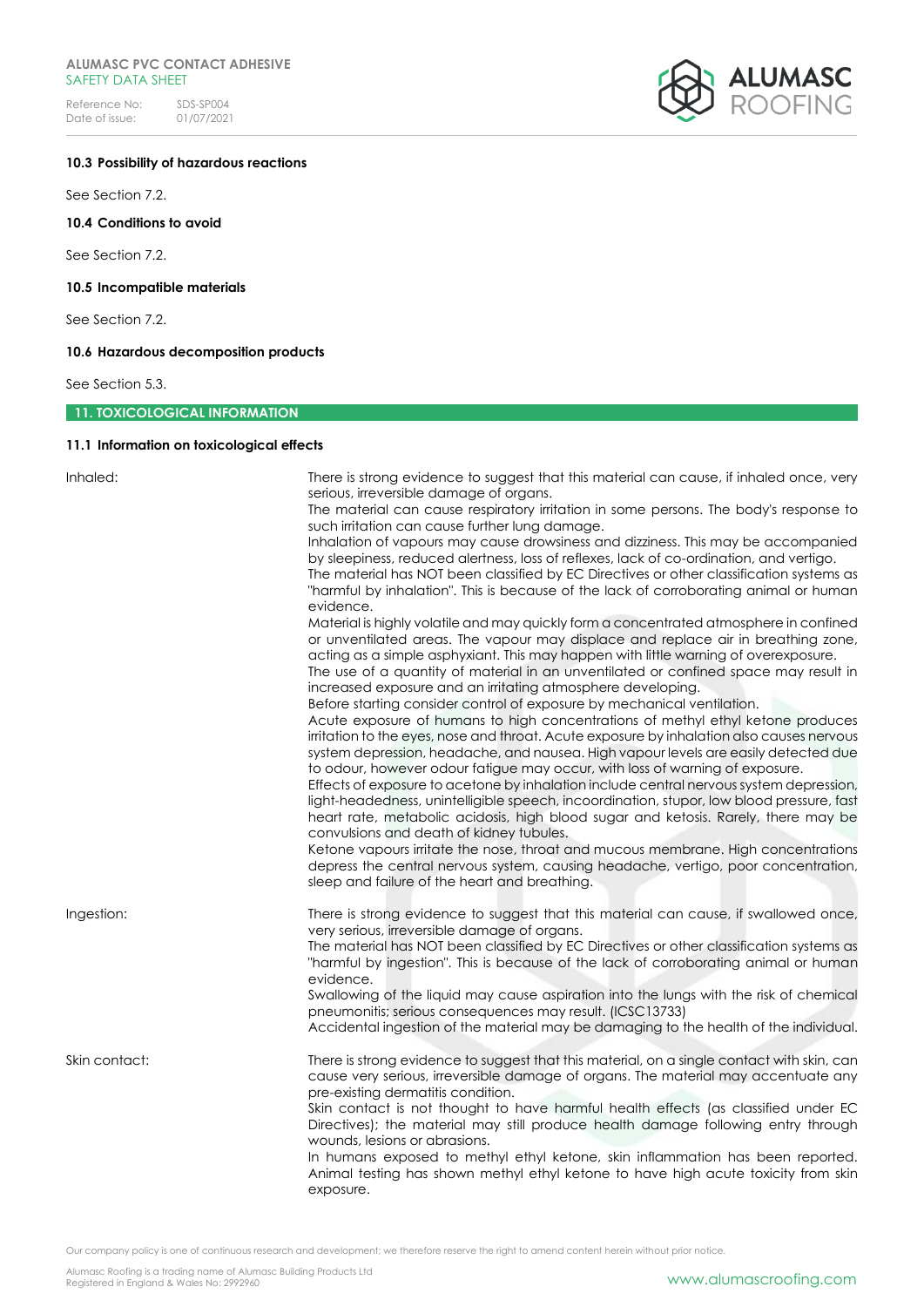| Reference No:  | SDS-SP004  |
|----------------|------------|
| Date of issue: | 01/07/2021 |



|          | Open cuts, abraded or irritated skin should not be exposed to this material.<br>Entry into the blood-stream, through, for example, cuts, abrasions or lesions, may<br>produce systemic injury with harmful effects. Examine the skin prior to the use of the<br>material and ensure that any external damage is suitably protected.<br>Skin contact with the material may damage the health of the individual; systemic<br>effects may result following absorption.<br>There is some evidence to suggest that the material may cause mild but significant<br>inflammation of the skin either following direct contact or after a delay of some time.<br>Repeated exposure can cause contact dermatitis which is characterised by redness,<br>swelling and blistering.                                                                                                                                                                                                                                                                                                                                                                                                                                                                      |
|----------|--------------------------------------------------------------------------------------------------------------------------------------------------------------------------------------------------------------------------------------------------------------------------------------------------------------------------------------------------------------------------------------------------------------------------------------------------------------------------------------------------------------------------------------------------------------------------------------------------------------------------------------------------------------------------------------------------------------------------------------------------------------------------------------------------------------------------------------------------------------------------------------------------------------------------------------------------------------------------------------------------------------------------------------------------------------------------------------------------------------------------------------------------------------------------------------------------------------------------------------------|
| Eye:     | There is evidence that material may produce eye irritation in some persons and<br>produce eye damage 24 hours or more after instillation. Severe inflammation may be<br>expected with pain.                                                                                                                                                                                                                                                                                                                                                                                                                                                                                                                                                                                                                                                                                                                                                                                                                                                                                                                                                                                                                                                |
|          | The liquid may produce eye discomfort an is capable of causing temporary impairment<br>of vision and/or transient eye inflammation, ulceration.                                                                                                                                                                                                                                                                                                                                                                                                                                                                                                                                                                                                                                                                                                                                                                                                                                                                                                                                                                                                                                                                                            |
| Chronic: | Long-term exposure to respiratory irritants may result in airways disease, involving<br>difficulty breathing and related whole-body problems. Substance accumulation, in the<br>human body, may occur and may cause some concern following repeated or long-<br>term occupational exposure. Animal testing shows that methyl ethyl ketone may have<br>slight effects on the nervous system, liver, kidney and respiratory system; there may also<br>be developmental effects and an increase in birth defects. However, there is limited<br>information available on the long-term effects of methyl ethyl ketone in humans, and<br>no information is available on whether it causes developmental or reproductive toxicity<br>or cancer. It is generally considered to have low toxicity, but it is often used in<br>combination with other solvents, and the toxic effects of the mixture may be greater<br>than with either solvent alone.<br>Prolonged or repeated skin contact may cause drying with cracking, irritation and<br>possible dermatitis following.<br>Workers exposed to acetone for long periods showed inflammation of the airways,<br>stomach and small bowel, attacks of giddiness and loss of strength. Exposure to |
|          | acetone may enhance the liver toxicity of chlorinated solvents.                                                                                                                                                                                                                                                                                                                                                                                                                                                                                                                                                                                                                                                                                                                                                                                                                                                                                                                                                                                                                                                                                                                                                                            |

| <b>Alumasc PVC Contact Adhesive:</b>          |                                               |
|-----------------------------------------------|-----------------------------------------------|
| <b>Toxicity</b>                               | <b>Irritation</b>                             |
| $M \sim 4$ $\sim$ $\sim$ $\sim$ $\sim$ $\sim$ | $M \sim 4$ $\sim$ $\sim$ $\sim$ $\sim$ $\sim$ |

| Not available                          | Not available                                        |  |
|----------------------------------------|------------------------------------------------------|--|
| Acetone:                               |                                                      |  |
| <b>Toxicity</b>                        | <b>Irritation</b>                                    |  |
| Dermal (Rabbit) LD50: >11.899 mg/kg[1] | Eye (Human): 500 ppm - irritant                      |  |
| Inhalation (Mouse) LC50; 44 mg/L4[2]   | Eye (Rabbit): 20mg/24hr - moderate                   |  |
| Oral (Rat) LD50; 2.785 mg/kg[1]        | Eye (Rabbit): 3.95 mg - SEVERE                       |  |
|                                        | Eye: Adverse effect observed (irritating)[1]         |  |
|                                        | Skin (Rabbit): 500 mg/24hr - mild                    |  |
|                                        | Skin (Rabbit):395mg (open) - mild                    |  |
|                                        | Skin: No adverse effect observed (not irritating)[1] |  |

# **Methyl Ethyl Ketone:**

| <b>Toxicity</b>                          | Irritation                         |
|------------------------------------------|------------------------------------|
| Dermal (Rabbit) LD50: $>12.346$ mg/kg[1] | Eye (Human): 350 ppm - irritant    |
| Inhalation (Mouse) LC50; 32 mg/L4 $[2]$  | Eye (Rabbit): 80 mg - irritant     |
| Oral (Rat) LD50; 2054 mg/kg[1]           | Skin (Rabbit): 402 mg/24 hr - mild |
|                                          | Skin (Rabbit):13.78mg/24 hr open   |

# **Legend:**

1. Value obtained from Europe ECHA Registered Substances - Acute toxicity 2.\* Value obtained from manufacturer's SDS. Unless otherwise specified data extracted from RTECS - Register of Toxic Effect of chemical Substances.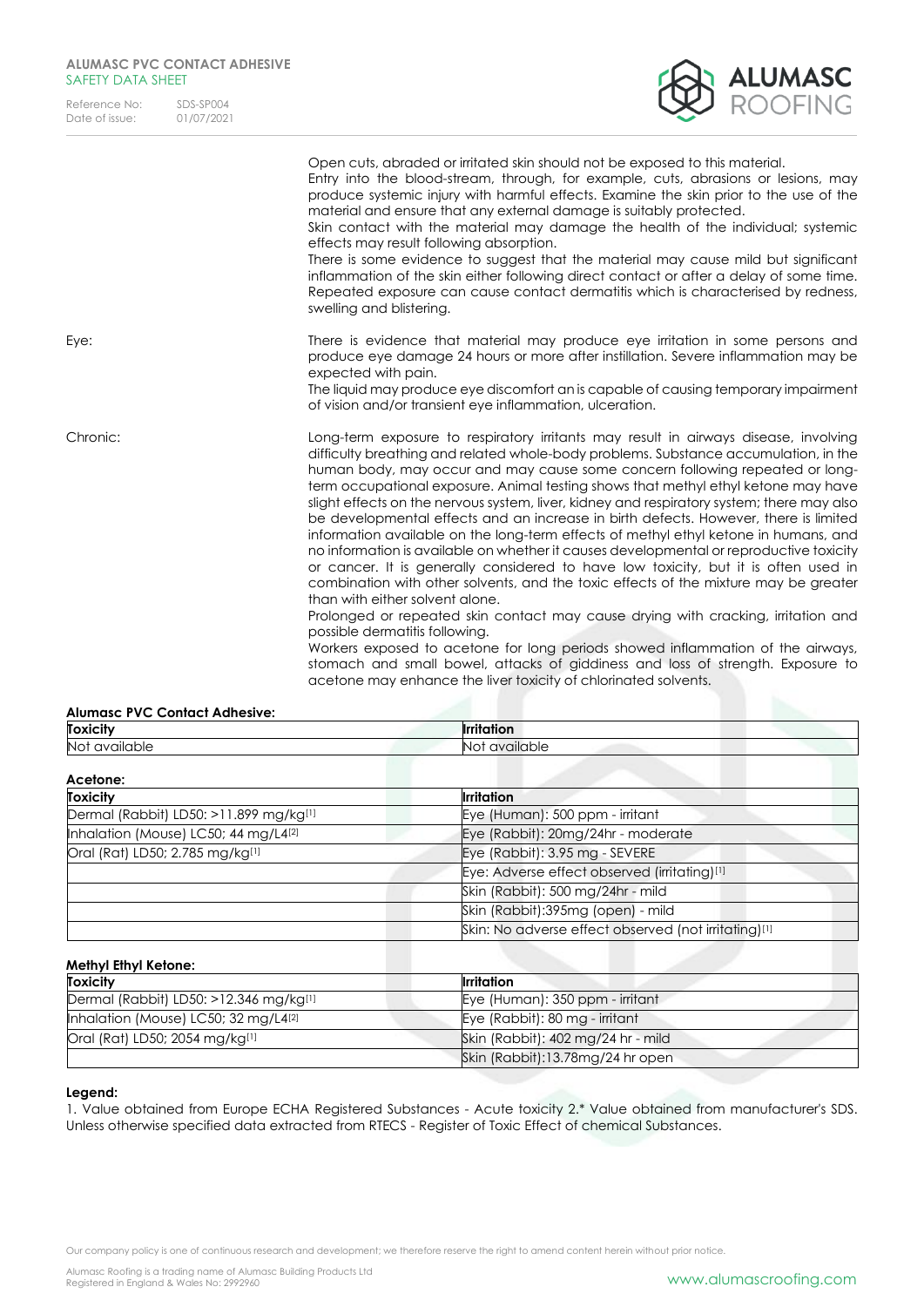

# **Euroroof PVC Contact Adhesive & Methyl Ethyl Ketone:**

Asthma-like symptoms may continue for months or even years after exposure to the material ends. This may be due to a nonallergic condition known as reactive airways dysfunction syndrome (RADS) which can occur after exposure to high levels of highly irritating compound. Main criteria for diagnosing RADS include the absence of previous airways disease in a non-atopic individual, with sudden onset of persistent asthma-like symptoms within minutes to hours of a documented exposure to the irritant.

Methyl ethyl ketone is considered to have a low order of toxicity; however, methyl ethyl ketone is often used in combination with other solvents and the mixture may have greater toxicity than either solvent alone. Combinations of n-hexane with methyl ethyl ketone, and also methyl n-butyl ketone with methyl ethyl ketone may result in an increased in peripheral neuropathy, a progressive disorder of the nerves of the extremities.

Combinations with chloroform also show an increase in toxicity.

# **Euroroof PVC Contact Adhesive & Acetone:**

#### **For Acetone:**

The acute toxicity of acetone is low. Acetone is not a skin irritant or sensitizer, but it removes fat from the skin, and it also irritates the eye. Animal testing shows acetone may cause macrocytic anaemia.

#### **Acetone & Methyl Ethyl Ketone:**

The material may cause skin irritation after prolonged or repeated exposure and may produce on contact skin redness, swelling, the production of vesicles, scaling and thickening of the skin.

| <b>Acute Toxicity</b>                | Carcinogenicity          |  |
|--------------------------------------|--------------------------|--|
| Skin Irritation/Corrosion            | Reproductivity           |  |
| Serious Eye Damage/Irritation        | STOT - Single Exposure   |  |
| Respiratory or Skin<br>sensitisation | STOT - Repeated Exposure |  |
| Mutagenicity                         | Aspiration Hazard        |  |

#### **Legend:**

X Data either not available or does not fill the criteria for classification.

Data available to make classification.

#### **12. ECOLOGICAL INFORMATION**

#### **12.1 Toxicity**

# **Alumasc PVC Contact Adhesive:**

| <b>End</b><br>point | <br>(hr<br>Test<br><b>Duration</b> | <b>Species</b>         | Nalue          | Source            |
|---------------------|------------------------------------|------------------------|----------------|-------------------|
| Not<br>available    | vailable<br>NO.<br>$\gamma$        | <b>No</b><br>available | available<br>N | 'Noi<br>available |

## **Acetone:**

| <b>End point</b> | <b>Test Duration (hr)</b> | <b>Species</b>                | Value.          | Source |
|------------------|---------------------------|-------------------------------|-----------------|--------|
| LC50             |                           | Fish                          | $13.303$ mg/L   |        |
| NOEC(ECx)        |                           | Fish                          | $0.001$ mg/L    |        |
| <b>EC50</b>      | 48                        | Crustacea                     | 6098.4mg/L      |        |
| <b>EC50</b>      | 96                        | Algae or other aquatic plants | 9.87327.684mg/l |        |

# **Methyl Ethyl Ketone:**

| <b>End point</b> | <b>Test Duration (hr)</b> | <b>Species</b>                | <b>Value</b> | Source |
|------------------|---------------------------|-------------------------------|--------------|--------|
| NOEC(ECx)        | 96                        | Fish                          | $1.18$ mg/L  |        |
| LC50             | 76                        | Fish                          | $>1.18$ mg/L |        |
| <b>EC50</b>      | 48                        | Crustacea                     | 308mg/l      |        |
| <b>EC50</b>      |                           | Algae or other aquatic plants | 1972mg/l     |        |
| <b>EC50</b>      | 96                        | Algae or other aquatic plants | >500mg/l     |        |

#### **Legend:**

Extracted from 1. IUCLID Toxicity Data 2. Europe ECHA Registered Substances - Ecotoxicological Information - Aquatic Toxicity 3. EPIWIN Suite V3.12 (QSAR) - Aquatic Toxicity Data (Estimated) 4. US EPA, Ecotox database - Aquatic Toxicity Data 5. ECETOC Aquatic Hazard Assessment Data 6. NITE (Japan) - Bioconcentration Data 7. METI (Japan) - Bioconcentration Data 8. Vendor Data.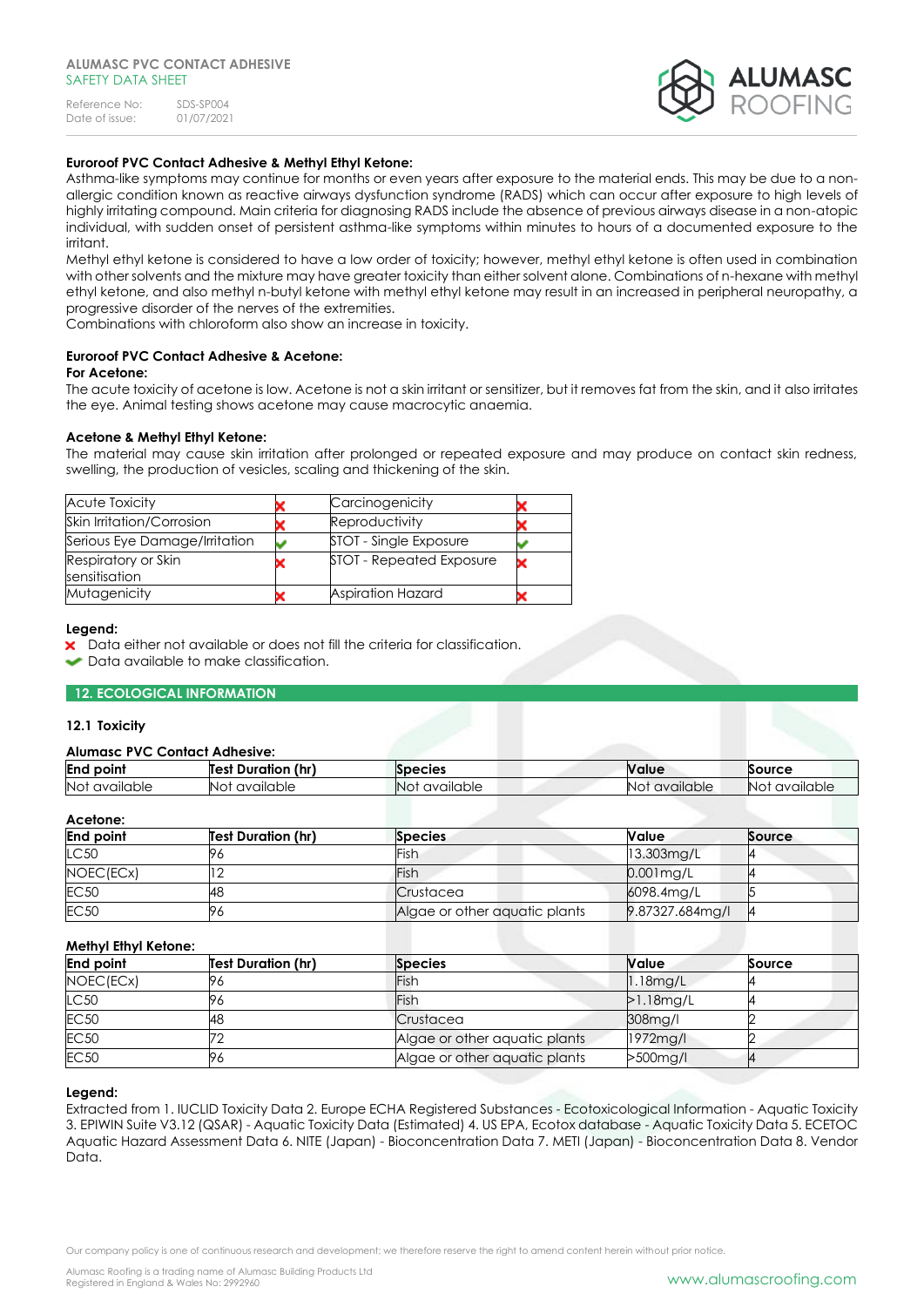

# **For Methyl Ethyl Ketone:**

log Kow: 0.26-0.69; log Koc: 0.69; Koc: 34; Half-life (hr) air: 2.3; Half-life (hr) H2O surface water: 72-288; Henry's atm m3 /mol: 1.05E-05; BOD 5: 1.5-2.24, 46%; COD: 2.2-2.31, 100%; ThOD: 2.44;  $RCF: 1$ Environmental Fate: Terrestrial Fate - Measured Koc values of 29 and 34 were obtained for methyl ethyl ketone in silt loams. Methyl Ethyl Ketone is expected to have very high mobility in soil.

### **For Ketones:**

Ketones, unless they are alpha, beta--unsaturated ketones, can be considered as narcosis or baseline toxicity compounds. Aquatic Fate: Hydrolysis of Ketones in water is thermodynamically favourable only for low molecular weight ketones. Reactions with water are reversible with no permanent change in the structure of the ketone substrate.

#### **For Acetone:**

log Kow : -0.24; Half-life (hr) air : 312-1896; Half-life (hr) H2O surface water: 20; Henry's atm m3 /mol : 3.67E-05 BOD 5: 0.31-1.76,46-55% COD: 1.12-2.07 ThOD: 2.2BCF: 0.69. Environmental Fate: The relatively long half-life allows acetone to be transported long distances from its emission source. Atmospheric Fate: Acetone preferentially locates in the air compartment when released to the environment. **DO NOT discharge into sewer or waterways.**

#### **12.2 Persistence and degradability**

| Ingredient          | Persistence: Water/Soil     | Persistence: Air                   |
|---------------------|-----------------------------|------------------------------------|
| Acetone             | LOW (Half-life $= 14$ days) | MEDIUM (Half-life = $116.25$ days) |
| Methyl Ethyl Ketone | LOW (Half-life $= 14$ days) | LOW (Half-life = $26.75$ days)     |

#### **12.3 Bio accumulative potential**

| Ingredient          | <b>Bioaccumulation</b> |  |
|---------------------|------------------------|--|
| Acetone             | LOW (BCF = $0.69$ )    |  |
| Methyl Ethyl Ketone | LOW (LogKOW = $0.29$ ) |  |

#### **12.4 Mobility in soil**

| Ingredient          | <b>Mobility</b>         |
|---------------------|-------------------------|
| Acetone             | $HIGH (KOC = 1.981)$    |
| Methyl Ethyl Ketone | MEDIUM (KOC = $3.827$ ) |

#### **12.5 Results of PBT and vPvB assessment**

Not applicable.

## **12.6 Other adverse effects**

No data available.

# **13. DISPOSAL CONSIDERATIONS**

# **13.1Waste treatment methods**

Product / packaging disposal: Legislation addressing waste disposal requirements may differ by country, state and/ or territory. Each user must refer to laws operating in their area. In some areas, certain wastes must be tracked.

- DO NOT allow wash water from cleaning or process equipment to enter drains.
- It may be necessary to collect all wash water for treatment before disposal.
- In all cases disposal to sewer may be subject to local laws and regulations and these should be considered first. Recycle wherever possible.

Our company policy is one of continuous research and development; we therefore reserve the right to amend content herein without prior notice.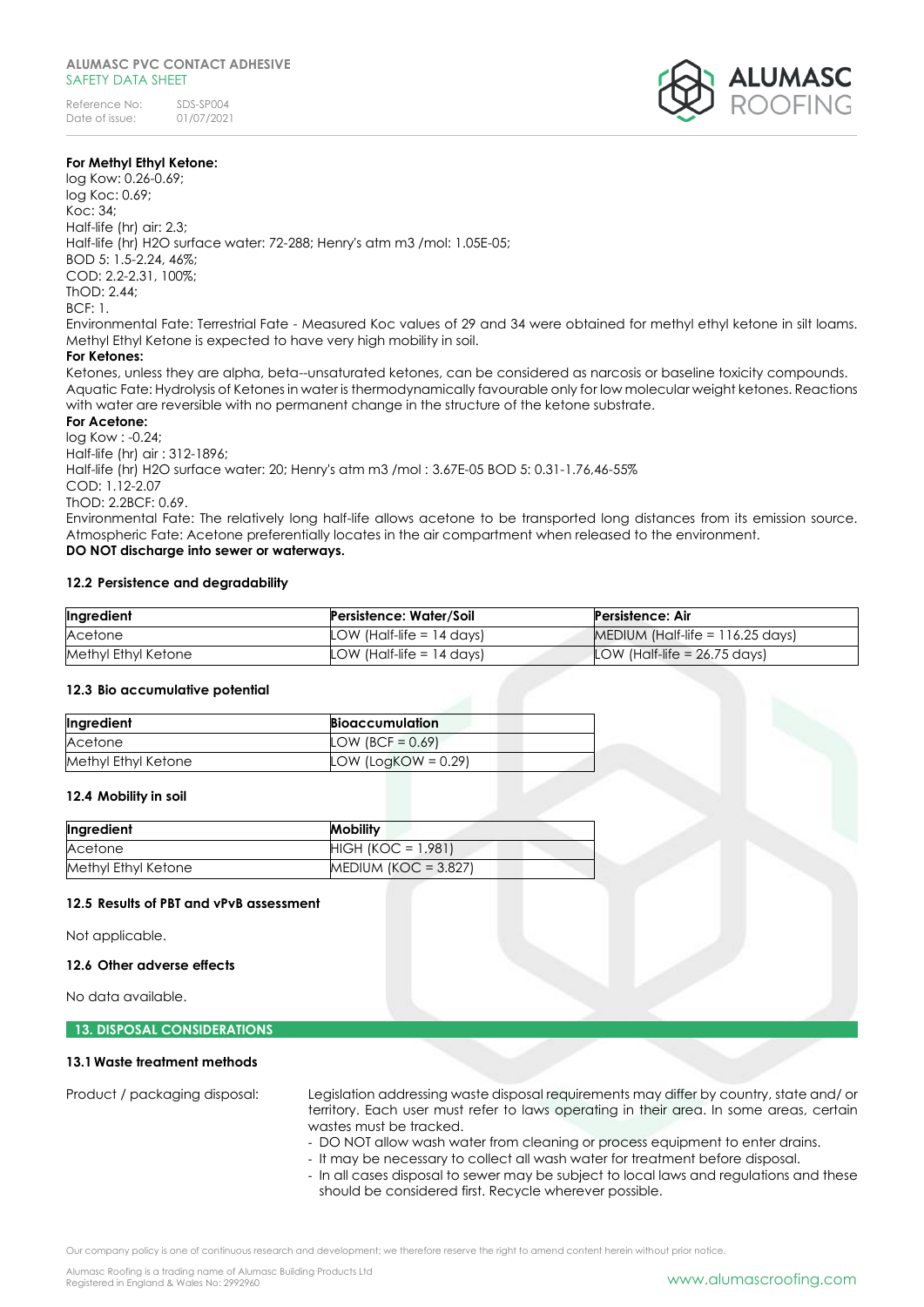# **ALUMASC PVC CONTACT ADHESIVE**  SAFETY DATA SHEET

| Reference No:  | SDS-SP004  |
|----------------|------------|
| Date of issue: | 01/07/2021 |



|                                                                                                         | identified.                       | suitable combustible material).                                 |            |  | - Consult manufacturer for recycling options or consult local or regional waste<br>management authority for disposal if no suitable treatment or disposal facility can be<br>- Dispose of by burial in a land-fill specifically licensed to accept chemical and / or<br>pharmaceutical wastes or Incineration in a licensed apparatus (after admixture with |
|---------------------------------------------------------------------------------------------------------|-----------------------------------|-----------------------------------------------------------------|------------|--|-------------------------------------------------------------------------------------------------------------------------------------------------------------------------------------------------------------------------------------------------------------------------------------------------------------------------------------------------------------|
| Waste treatment options:                                                                                | Not available.                    |                                                                 |            |  |                                                                                                                                                                                                                                                                                                                                                             |
| Sewage disposal options:                                                                                |                                   | Not available.                                                  |            |  |                                                                                                                                                                                                                                                                                                                                                             |
| <b>14. TRANSPORT INFORMATION</b>                                                                        |                                   |                                                                 |            |  |                                                                                                                                                                                                                                                                                                                                                             |
| Labels required:                                                                                        |                                   |                                                                 |            |  |                                                                                                                                                                                                                                                                                                                                                             |
| Marine pollutant:<br>Hazchem:                                                                           | No.<br>3YE.                       |                                                                 |            |  |                                                                                                                                                                                                                                                                                                                                                             |
| Land transport (ADR-RID):                                                                               |                                   |                                                                 |            |  |                                                                                                                                                                                                                                                                                                                                                             |
| 14.1 UN number<br>14.2 UN proper shipping name<br>14.3 Transport hazard class(es)<br>14.4 Packing group | 1133.<br>Class:<br>Subrisk:<br>Ⅱ. | Adhesives containing flammable liquid.<br>3.<br>Not applicable. |            |  |                                                                                                                                                                                                                                                                                                                                                             |
| 14.5 Environmental hazard                                                                               | Not applicable.                   |                                                                 |            |  |                                                                                                                                                                                                                                                                                                                                                             |
| 14.6 Special precautions for user                                                                       |                                   |                                                                 |            |  |                                                                                                                                                                                                                                                                                                                                                             |
| Hazard identification (Kemler)                                                                          |                                   |                                                                 | 33         |  |                                                                                                                                                                                                                                                                                                                                                             |
| Classification code                                                                                     |                                   |                                                                 | F1         |  |                                                                                                                                                                                                                                                                                                                                                             |
| Hazard label                                                                                            |                                   |                                                                 | 3          |  |                                                                                                                                                                                                                                                                                                                                                             |
| Special provisions                                                                                      |                                   |                                                                 | 640C; 640D |  |                                                                                                                                                                                                                                                                                                                                                             |
| Limited quantity                                                                                        |                                   |                                                                 | 5L         |  |                                                                                                                                                                                                                                                                                                                                                             |
| Tunnel restriction code                                                                                 |                                   |                                                                 | 2 (D/E)    |  |                                                                                                                                                                                                                                                                                                                                                             |
| Air transport (ICAO-IATA / DGR):                                                                        |                                   |                                                                 |            |  |                                                                                                                                                                                                                                                                                                                                                             |
| 14.1 UN number<br>14.2 UN proper shipping name                                                          | 1133.                             | hiunil aldpmmatlanan'i quidib-                                  |            |  |                                                                                                                                                                                                                                                                                                                                                             |

| 14.1 UN NUMBER                  | T 100.                                 |                 |
|---------------------------------|----------------------------------------|-----------------|
| 14.2 UN proper shipping name    | Adhesives containing flammable liquid. |                 |
| 14.3 Transport hazard class(es) | Class:                                 |                 |
|                                 | Subrisk:                               | Not applicable. |
|                                 | ERG code:                              | 3L              |
| 14.4 Packing group              |                                        |                 |
| 14.5 Environmental hazard       | Not applicable.                        |                 |
|                                 |                                        |                 |

# **14.6 Special precautions for user**

| Special provisions                                        | AЗ   |
|-----------------------------------------------------------|------|
| Cargo only packing instructions                           | 364  |
| Cargo only maximum qty / pack                             | 60L  |
| Passenger and cargo packing instructions                  | 353  |
| Passenger and cargo maximum qty / pack                    | ι5L  |
| Passenger and cargo limited quantity packing instructions | Y341 |
| Passenger and cargo limited maximum qty / pack            |      |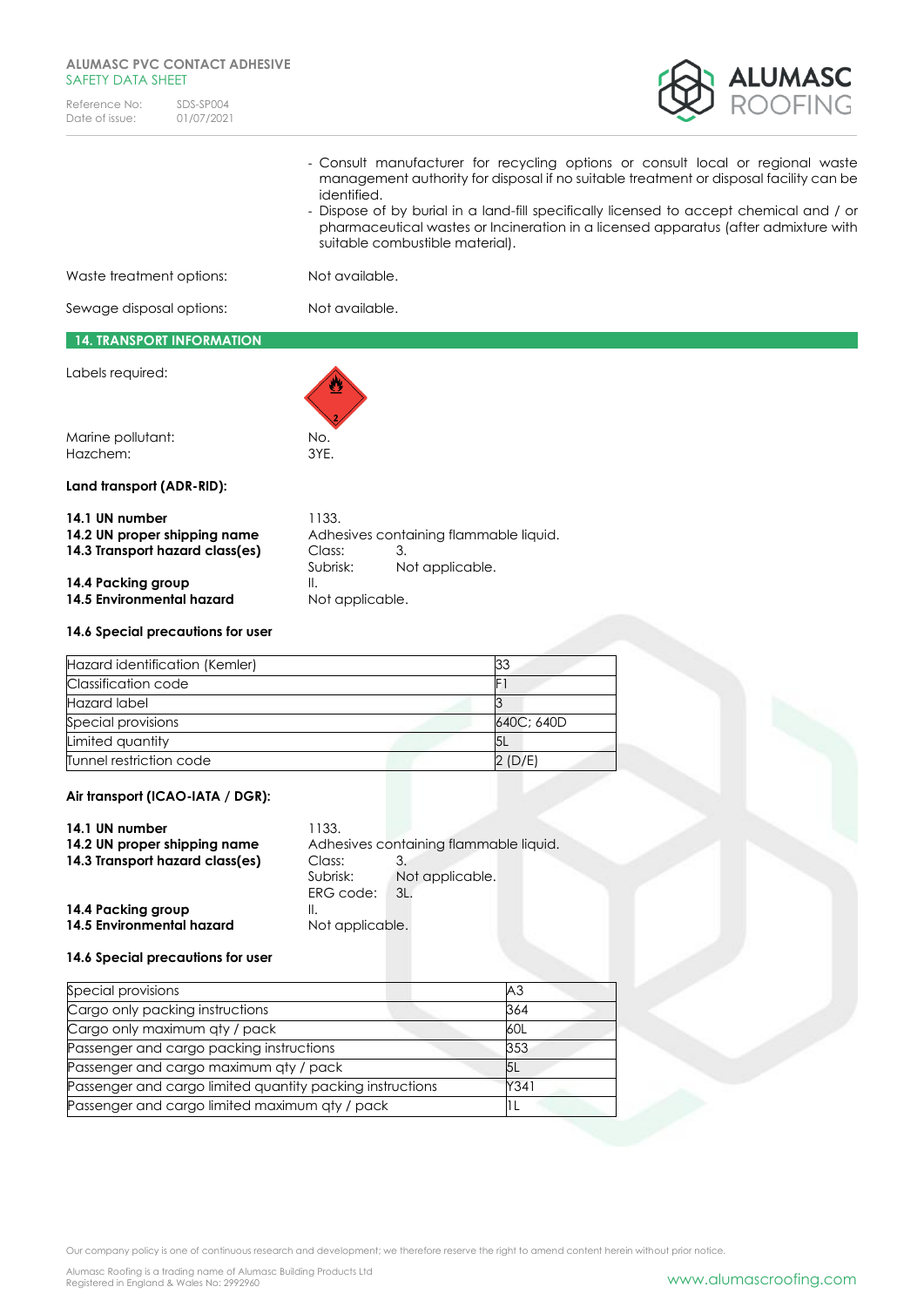

## **Sea transport (IMDG-Code / GGVSee):**

| 14.1 UN number                  | 1133.           |                                        |
|---------------------------------|-----------------|----------------------------------------|
| 14.2 UN proper shipping name    |                 | Adhesives containing flammable liquid. |
| 14.3 Transport hazard class(es) | Class:          |                                        |
|                                 | Subrisk:        | Not applicable.                        |
| 14.4 Packing group              |                 |                                        |
| 14.5 Environmental hazard       | Not applicable. |                                        |

#### **14.6 Special precautions for user**

| EMS No.            | $F-E. S-D$ |
|--------------------|------------|
| Special provisions | N/A        |
| Limited quantities | 5L         |

#### **Inland waterways transport (ADN):**

| 14.1 UN number                  | 1133.                                  |                 |  |
|---------------------------------|----------------------------------------|-----------------|--|
| 14.2 UN proper shipping name    | Adhesives containing flammable liquid. |                 |  |
| 14.3 Transport hazard class(es) | Class:                                 |                 |  |
|                                 | Subrisk:                               | Not applicable. |  |
| 14.4 Packing group              | Ⅱ.                                     |                 |  |
| 14.5 Environmental hazard       | Not applicable.                        |                 |  |

#### **14.6 Special precautions for user**

| Classification code |           |
|---------------------|-----------|
| Special provisions  | 640C/640D |
| Limited quantity    |           |
| Equipment required  | PP, EX, A |
| Fire cones number   |           |

## **14.7 Transport in bulk according to Annex II of MARPOL 73/78 and the IBC Code**

Not applicable.

## **14.8 Transport in bulk accordance with MARPOL Annex V and the IMSBC Code**

Not available.

# **14.9 Transport in bulk in accordance with the ICG Code**

Not available.

#### **15. REGULATORY INFORMATION**

## **15.1Safety, health and environmental regulations/legislation specific for the substance or mixture**

## **Acetone is found on the following regulatory list:**

EU Consolidated List of Indicative Occupational Exposure Limit Values (IOELVs).

EU REACH Regulation (EC) No 1907/2006 - Annex XVII - Restrictions on the manufacture, placing on the market and use of certain dangerous substances, mixtures and articles.

Europe EC Inventory.

European Union - European Inventory of Existing Commercial Chemical Substances (EINECS).

European Union (EU) Regulation (EC) No 1272/2008 on Classification, Labelling and Packaging of Substances and Mixtures - Annex VI.

UK Workplace Exposure Limits (WELs).

# **Methyl Ethyl Ketone is found on the following regulatory list:**

EU Consolidated List of Indicative Occupational Exposure Limit Values (IOELVs).

EU European Chemicals Agency (ECHA) Community Rolling Action Plan (CoRAP) List of Substances

EU REACH Regulation (EC) No 1907/2006 - Annex XVII - Restrictions on the manufacture, placing on the market and use of certain dangerous substances, mixtures and articles. Europe EC Inventory.

Our company policy is one of continuous research and development; we therefore reserve the right to amend content herein without prior notice.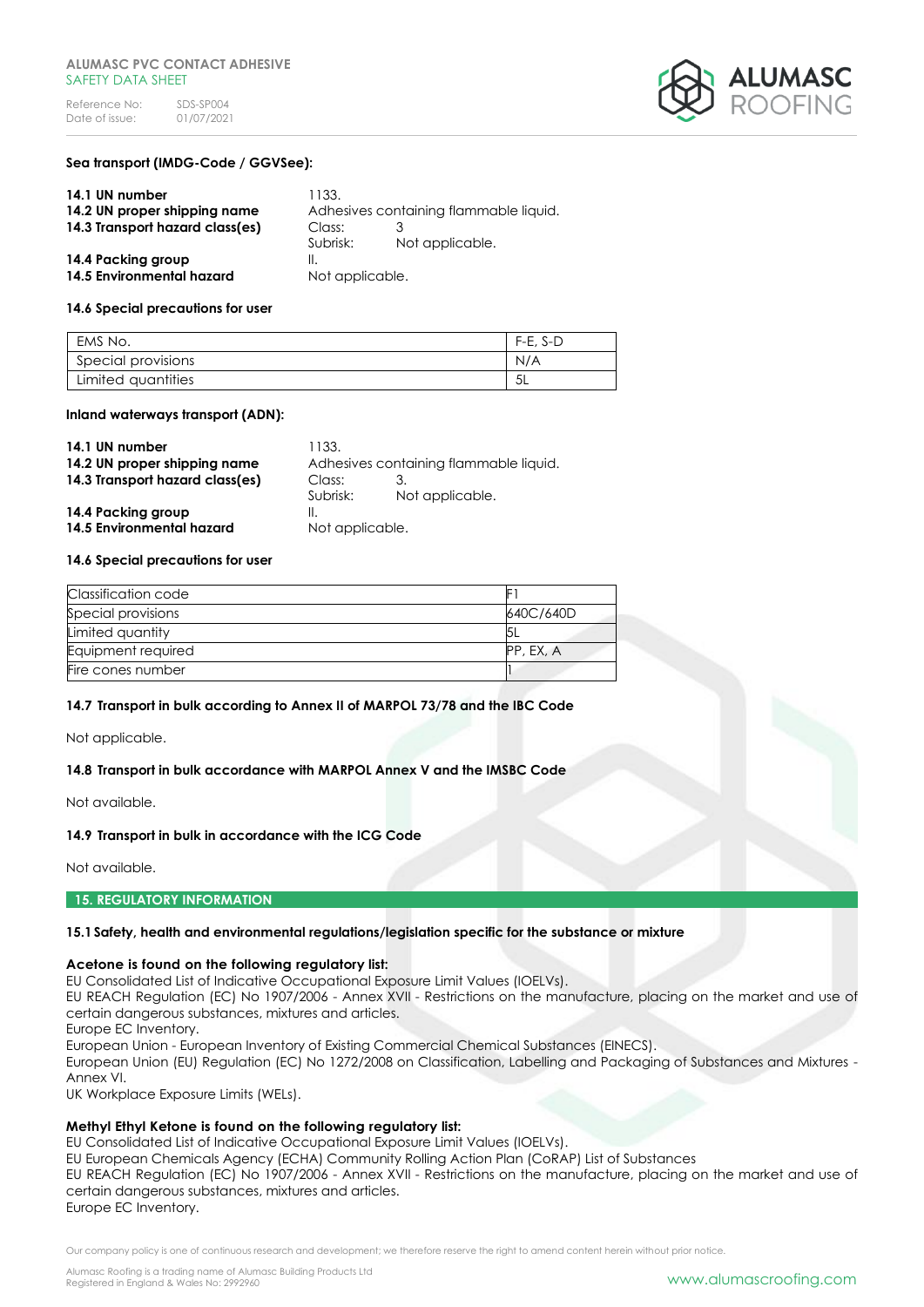#### **ALUMASC PVC CONTACT ADHESIVE**  SAFFTY DATA SHFFT

Reference No: SDS-SP004<br>Date of issue: 01/07/2021 Date of issue:



European Union - European Inventory of Existing Commercial Chemical Substances (EINECS). European Union (EU) Regulation (EC) No 1272/2008 on Classification, Labelling and Packaging of Substances and Mixtures - Annex VI.

UK Workplace Exposure Limits (WELs).

# **15.2 Chemical Safety Assessment**

No chemical safety assessment has been carried out.

# **16. OTHER INFORMATION**

| <b>National Inventory</b>                       | <b>Status</b>                     |
|-------------------------------------------------|-----------------------------------|
| Australia - AIIC / Australia Non-Industrial Use | Yes                               |
| Canada - DSL                                    | Yes                               |
| Canada - NDSL                                   | No (Acetone; Methyl Ethyl Ketone) |
| China - IECSC                                   | Yes                               |
| Europe - EINEC / ELINCS / NLP                   | Yes                               |
| Japan - ENCS                                    | Yes                               |
| Korea - KECI                                    | Yes                               |
| New Zealand - NZIoC                             | Yes                               |
| Philippines - PICCS                             | Yes                               |
| USA - TSCA                                      | Yes                               |
| Taiwan - TCSI                                   | Yes                               |
| Mexico - INSQ                                   | Yes                               |
| Vietnam - NCI                                   | Yes                               |
| Russia - ARIPS                                  | Yes                               |

## **Legend:**

Yes = All CAS declared ingredients are on the inventory.

No = One or more of the CAS listed ingredients are not on the inventory and are not exempt from listing(see specific ingredients in brackets).

## **Other information:**

Classification of the preparation and its individual components has drawn on official and authoritative sources as well as independent review by the Chemwatch Classification committee using available literature references.

The SDS is a Hazard Communication tool and should be used to assist in the Risk Assessment. Many factors determine whether the reported Hazards are Risks in the workplace or other settings. Risks may be determined by reference to Exposures Scenarios.

# **For detailed advice on Personal Protective Equipment, refer to the following EU CEN Standards:**

| EN 166:   | Personal eye-protection.                                 |
|-----------|----------------------------------------------------------|
| EN 340:   | Protective clothing.                                     |
| FN 374:   | Protective gloves against chemicals and micro-organisms. |
| EN 13832: | Footwear protecting against chemicals.                   |
| EN 133:   | Respiratory protective devices.                          |

# **Definitions and abbreviations:**

| $PC-TWA$ :    | Permissible Concentration-Time Weighted Average.           |
|---------------|------------------------------------------------------------|
| $PC - STEL$ : | Permissible Concentration-Short Term Exposure Limit.       |
| IARC:         | International Agency for Research on Cancer.               |
| ACGIH:        | American Conference of Governmental Industrial Hygienists. |
| STEL:         | Short Term Exposure Limit.                                 |
| TEEL:         | Temporary Emergency Exposure Limit.                        |
| IDLH:         | Immediately Dangerous to Life or Health Concentrations.    |
| OSF:          | Odour Safety Factor.                                       |
| NOAE:         | No Observed Adverse Effect Level.                          |
| LOAEL:        | Lowest Observed Adverse Effect Level.                      |
| TLV:          | Threshold Limit Value.                                     |
| LOD:          | Limit Of Detection.                                        |
| OTV:          | Odour Threshold Value.                                     |
| BCF:          | BioConcentration Factors.                                  |
| BEI:          | Biological Exposure Index.                                 |

Our company policy is one of continuous research and development; we therefore reserve the right to amend content herein without prior notice.